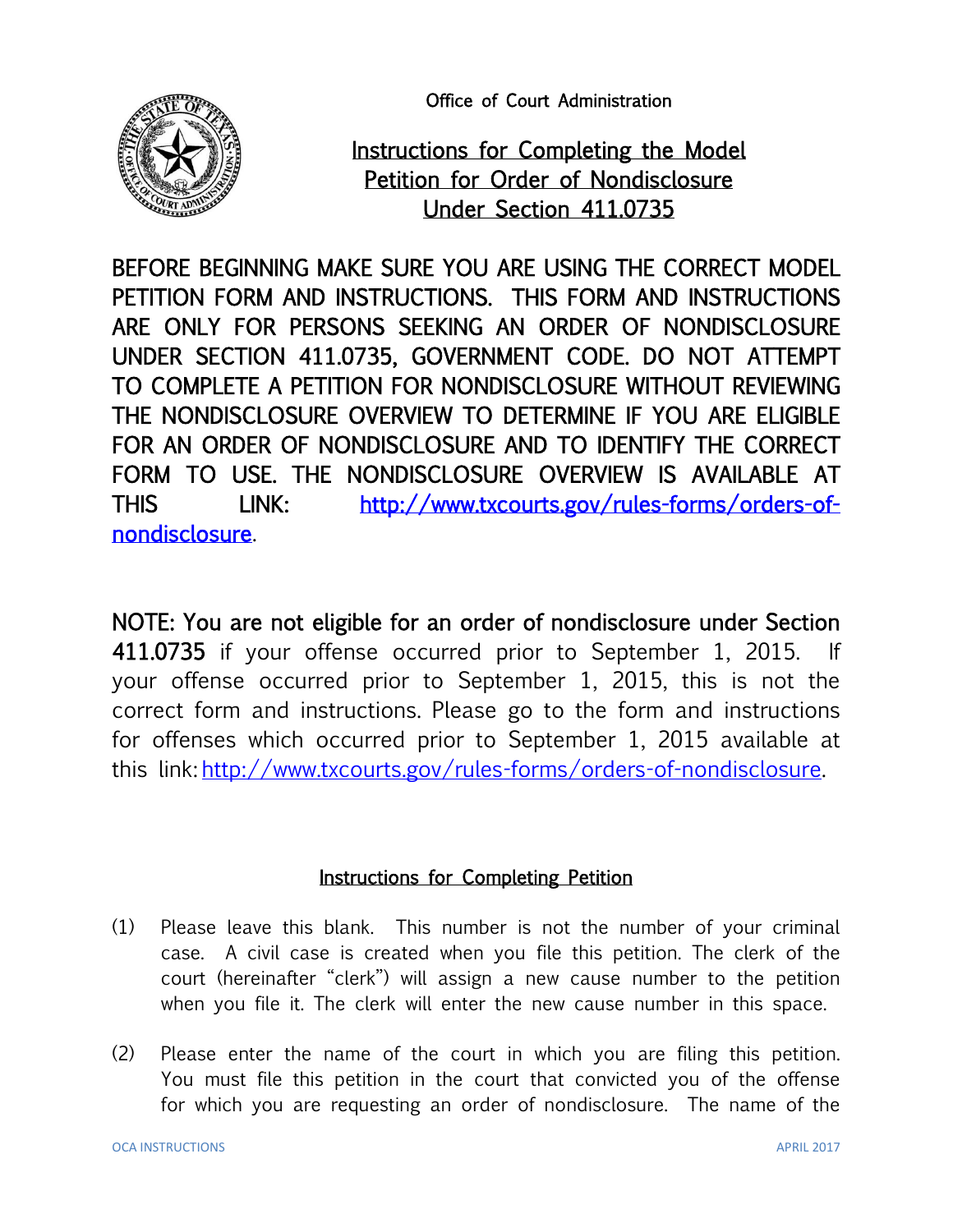court is shown on the top of the order that sentenced you to a period of confinement.

- (3) Please enter your name as shown on the court's order or judgment that sentenced you to a period of confinement.
- (4) Please enter the name of the county in which the court that sentenced you to confinement is situated. This will be the same county as shown on the court's order or judgment that sentenced you to a period of confinement.
- (5) Please enter your name as you did in (3) above.
- (6) Please enter the name of the offense as shown on the court's order or judgment that sentenced you to a period of confinement.
- (7) Please enter the criminal cause number as shown on the court's order or judgment that sentenced you to a period of confinement. Look for *Case No*. on that order or judgment.
- (8) Please enter the date that your period of confinement was ordered to begin as shown on the court's order or judgment that sentenced you to a period of confinement.
- (9) Please circle "is" if you are attaching a copy of the court's order or judgment that sentenced you to a period of confinement. Attaching a copy of the Court's order or judgment may expedite the process of obtaining an order of nondisclosure, but it is not required. Please circle "is not" if you are not attaching a copy of the court's order or judgment. NOTE: You are not eligible to file a Petition for Nondisclosure under Section 411.0735 until on or after the second anniversary of the date of your release from confinement.
- (10) Please enter the date that you were released from confinement.
- (11) Please circle "is" if you are attaching a copy of your release paper. The jail that released you may have given you several documents when you were released. Check those documents to see if any one of them reflects your release date. If any does, you can submit a copy of that document. Do not worry if you do not have a document showing the date of your release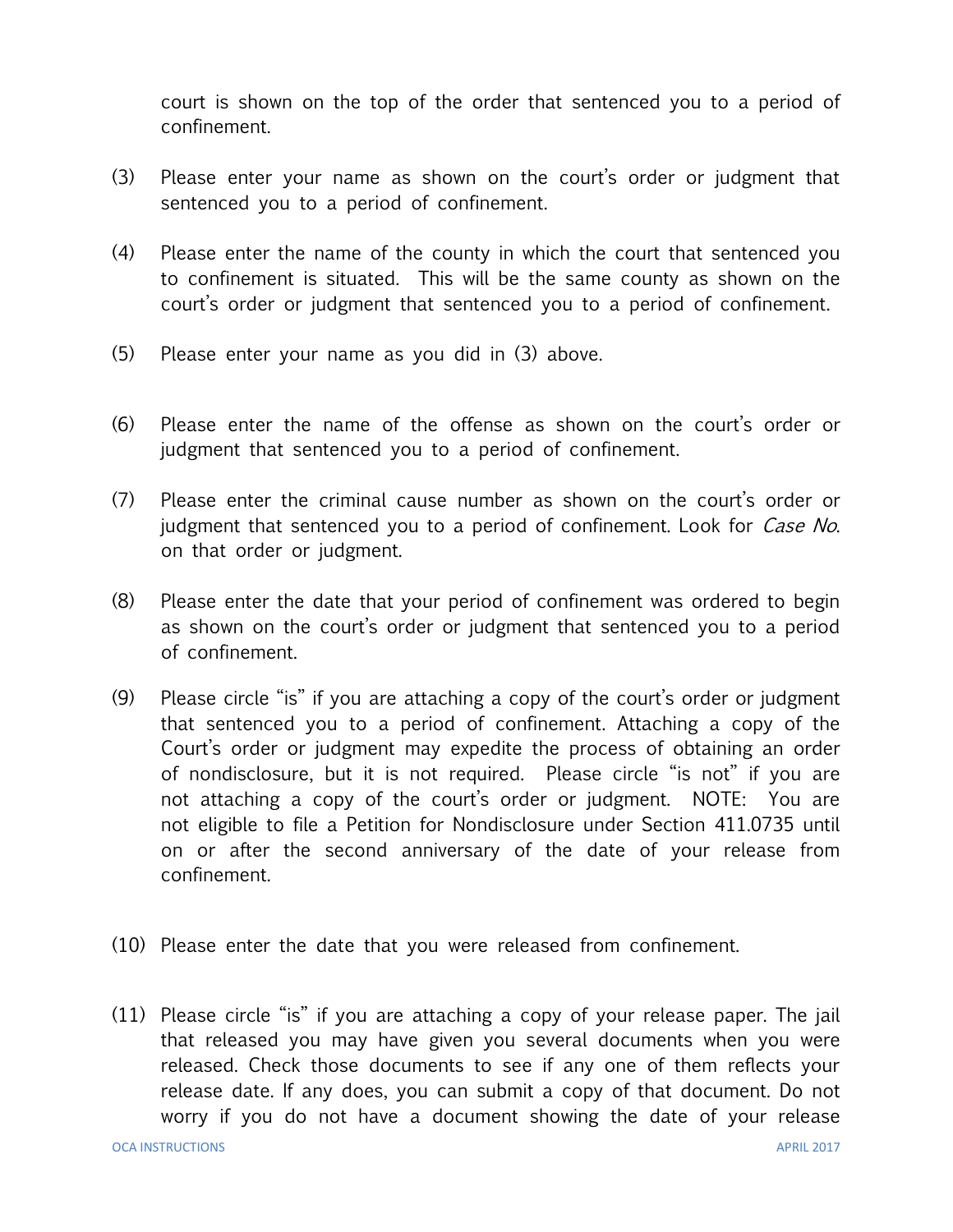from confinement. However, please remember that you cannot file a petition for nondisclosure until: (1) you have been released from confinement; and (2) at least two years have passed since your release from confinement. Please circle "is not" if you are not attaching a copy of your release paper. Lastly, if the sentence for the offense for which you are requesting an order of nondisclosure required you to serve a period of imprisonment in a state facility or prison, as opposed to confinement in the local jail, more likely than not, you were convicted of a felony offense, not a misdemeanor offense. If you were convicted of a felony offense, you are not eligible for an order of nondisclosure under Section 411.0735.

(12) There is a filing fee associated with filing a petition for order of nondisclosure under Section 411.0735. The filing fee is the amount of the court's regular civil filing fee plus an additional \$28. Typically, the total filing fee is about \$280. However, the amount varies from county to county. Please contact the clerk for the court in which you are filing the petition to obtain the correct amount of the total filing fee. NOTE: You do not have to pay the clerk to serve the petition on the attorney for the state (hereinafter "prosecutor"), Department of Public Safety (hereinafter "DPS"), or any other agency or entity, including any law enforcement entity. The statute requires the court, clerk, and DPS to notify the other parties of interest. See Sections 411.0745(e), 411.075(a) and 411.075(b), Government Code, respectively.

> As a general rule, you must pay the filing fee in order to file this petition. However, you may be eligible to file a **Statement** of Inability to Afford Payment of Court Costs in lieu of paying the filing fee. The statement is described in Rule 145 of the Texas Rules of Civil Procedure 145. You may view Rule 145 online at [http://www.txcourts.gov/media/1435952/trcp-all](http://www.txcourts.gov/media/1435952/trcp-all-updated-with-amendments-effective-912016.pdf)[updated-with-amendments-effective-912016.pdf.](http://www.txcourts.gov/media/1435952/trcp-all-updated-with-amendments-effective-912016.pdf) You can click here for the form: [http://www.txcourts.gov/media/1435953/statement-final](http://www.txcourts.gov/media/1435953/statement-final-version.pdf)[version.pdf](http://www.txcourts.gov/media/1435953/statement-final-version.pdf).

Please place a check mark or an "x" on the line before the statement that applies to you. Place a check mark or "x" in front of the first statement, if you are paying the filing fee. If you are submitting a Statement of Inability to Afford Payment of Court Costs instead, place a check mark or an "x" in front of the second statement.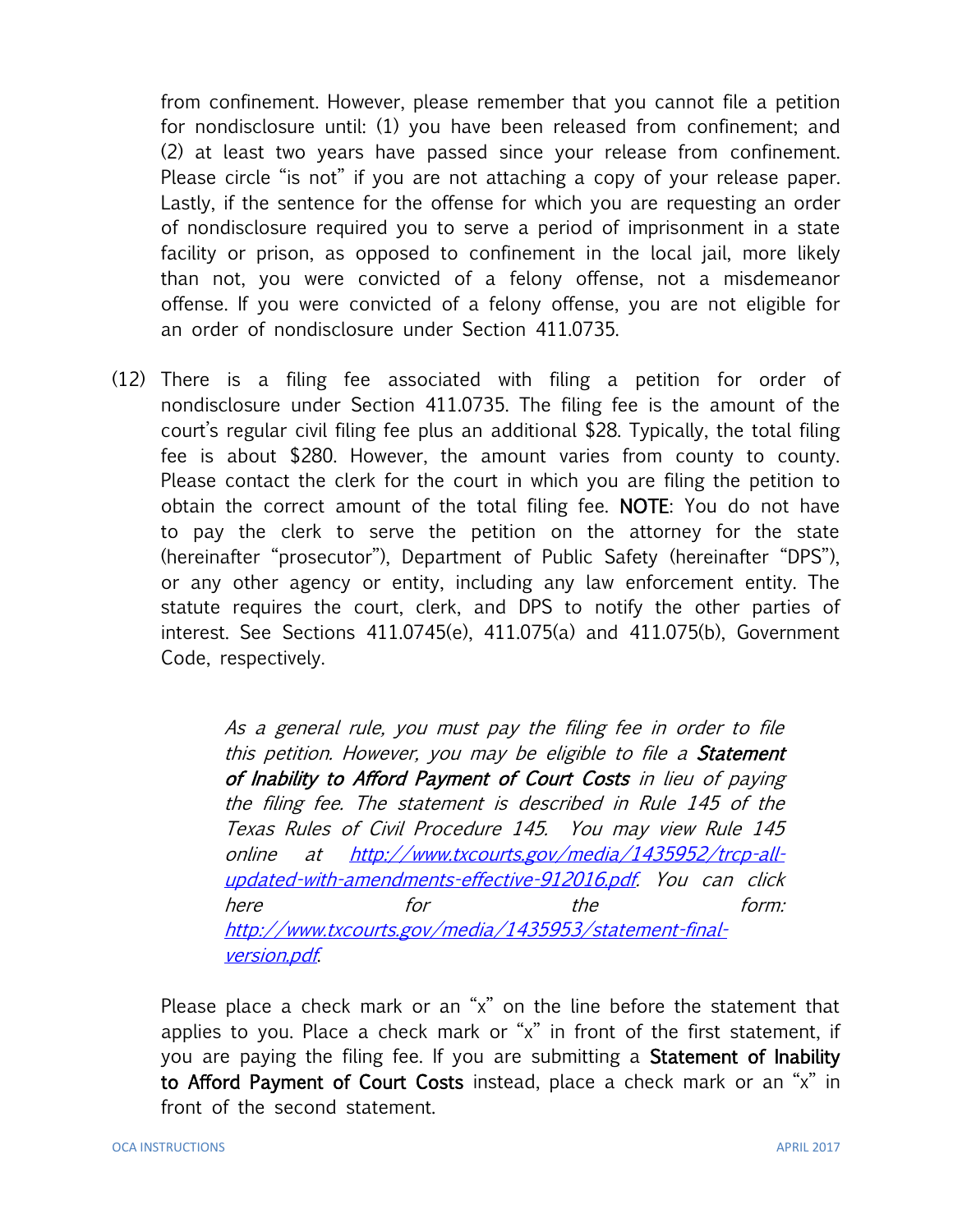- (13) Please sign above the line. If you are filing this petition electronically, you may enter " $\sqrt{s}$ " followed by your typewritten name.
- (14) Please PRINT your name.
- (15) Please enter your mailing address.
- (16) Please enter your city, state and zip code.
- (17) Please enter your telephone number.

## Process After You Complete The PETITION

Assuming that you are eligible for an order of nondisclosure under Section 411.0735, the process for obtaining an order under this section is as follows:

First, make sure that you meet the waiting period requirement before you file the petition; check in advance with the clerk's office to obtain the total amount of the filing fee (including the \$28 fee) that you will be expected to pay, unless you are submitting a Statement of Inability to Afford Payment of Court Costs in lieu of paying the filing fee; and make sure that you complete the correct petition, namely, *Petition for Order of Nondisclosure under Section 411.0735*, according to the instructions, and after you have done so, print both the petition and the *Order of Nondisclosure*. In most courts, you will have to submit a proposed order with the petition when you file it. In this case, you want to submit the proposed *Order of Nondisclosure* provided with these materials. Ask the clerk whether you need to submit the proposed order when you file the petition or on a later date. The judge will complete the order, if the judge grants your request.

After you file the petition, the clerk will send it to the court and the court will notify the prosecutor. Again, you do not have to pay the clerk to serve notice on the prosecutor or any other party.

A hearing on the petition is not required if: the prosecutor does not request a hearing before the  $45<sup>th</sup>$  day after the date the prosecutor receives notice from the court; and the court determines that you are entitled to file the petition and issuance of the order is in the best interest of justice.